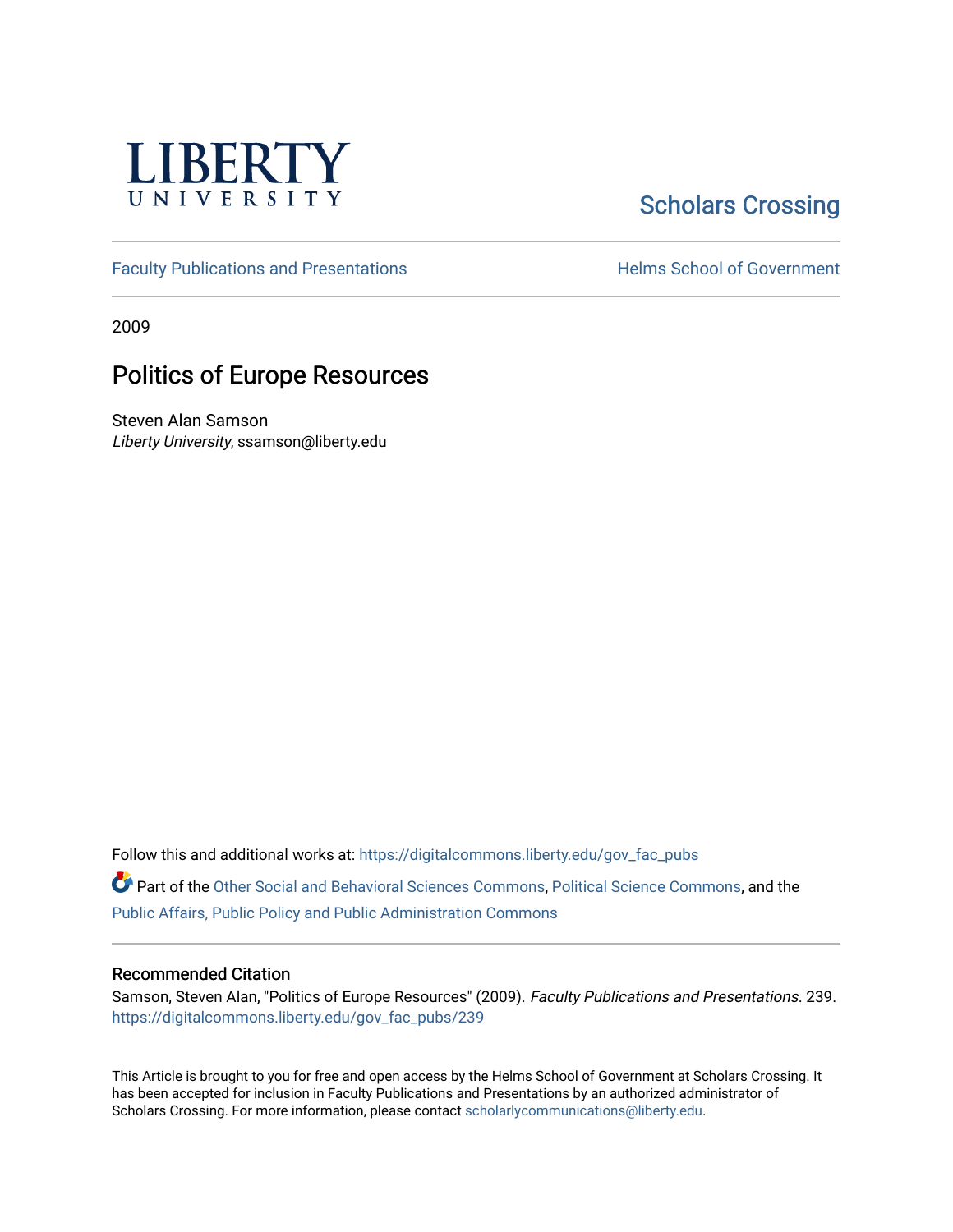## **POLITICS OF EUROPE RESOURCES, rev. 2009 Steven Alan Samson**

### **SELECTED WEBSITES**

All You Can Read (international press):<http://www.allyoucanread.com/> BBC News:<http://www.news.bbc.co.uk/> \*Inside Europe: [http://news.bbc.co.uk/2/hi/in\\_depth/europe/2003/inside\\_europe/default.stm](http://news.bbc.co.uk/2/hi/in_depth/europe/2003/inside_europe/default.stm) Bruges Group (against EU Federalism): [http://www.brugesgroup.com](http://www.brugesgroup.com/) Brussels Journal: http://www.brusselsjournal.com Center for European Reform (pan-Europe think tank): [http://www.markleonard.net](http://www.markleonard.net/) Centre for the New Europe (classical liberal): <http://www.cne.org/> \*CIA World Factbook:<http://www.odci.gov/cia/publications/factbook/index.html> \*Country Watch: [www.countrywatch.com](http://www.countrywatch.com/) Davids Medienkritik (Germany):<http://medienkritik.typepad.com/blog/> The Economist (Britain): [http://www.economist.com](http://www.economist.com/) European Foundation for Democracy:<http://www.europeandemocracy.org/> \*European Union: [http://www.europa.eu.int](http://www.europa.eu.int/) Financial Times (Britain): [http://www.ft.com](http://www.ft.com/) Fjordman Report (Norway):<http://kleinverzet.blogspot.com/2006/02/fjordman-files.html> \*Foreign Policy Research Institute: [www.fpri.org](http://www.fpri.org/) GalliaWatch (France):<http://galliawatch.blogspot.com/> Gates of Vienna:<http://gatesofvienna.blogspot.com/> Hitchens, Peter (Britain):<http://hitchensblog.mailonsunday.co.uk/> International Herald Tribune (France, US):<http://www.iht.com/> Kern, Soeren (Spain, strategic analysis). [http://soerenkern.com/web/?page\\_id=42](http://soerenkern.com/web/?page_id=42) Klein Verzet (Netherlands):<http://kleinverzet.blogspot.com/> Library of Congress Country Studies:<http://lcweb2.loc.gov/frd/cs/cshome.html> Monarchist: <http://themonarchist.blogspot.com/> Moscow Times (Russia):<http://www.themoscowtimes.com/index.htm> National Defense University: [http://www.ndu.edu](http://www.ndu.edu/) \*Open Europe (Euro-skeptic think tank):<http://www.openeurope.org.uk/> Daily Press Summary:<http://www.openeurope.org.uk/media-centre/presssummaries.aspx> Phillips, Melanie (Britain):<http://www.melaniephillips.com/> Rose, Flemming (Jyllands-Posten Opinionsredakter): see Pajamas Media for past columns Russia Blog:<http://www.russiablog.org/> Der Spiegel (Germany):<http://www.spiegel.de/international/> \*State Department Background Notes:<http://www.state.gov/p/wha/ci/> \*Strategic Forecasting: [http://www.stratfor.com](http://www.stratfor.com/) Umbrella Blog:<http://umbrellog.blogspot.com/> West, Diana.<http://www.dianawest.net/> Wilson Revolution Unplugged: [http://wilsonrevunplugged.blogspot.com/search?q=](http://wilsonrevunplugged.blogspot.com/search?q) \*Yahoo Countries: [www.dir.yahoo.com/regional/countries](http://www.yahoo.com/regional/countries)

### **SELECTED THINKERS**

Kuehnelt-Leddihn, Erik von: [www.townhall.com/phillysoc/erik.htm](http://www.townhall.com/phillysoc/erik.htm) <http://www.intellectualconservative.com/article3646.html> [http://www.andrewrogers.net/admire/K-L\\_books.html](http://www.andrewrogers.net/admire/K-L_books.html) Scruton, Roger. [http://www.rogerscruton.com](http://www.rogerscruton.com/) \_\_\_\_\_\_\_\_.<http://www.morec.com/scruton.htm>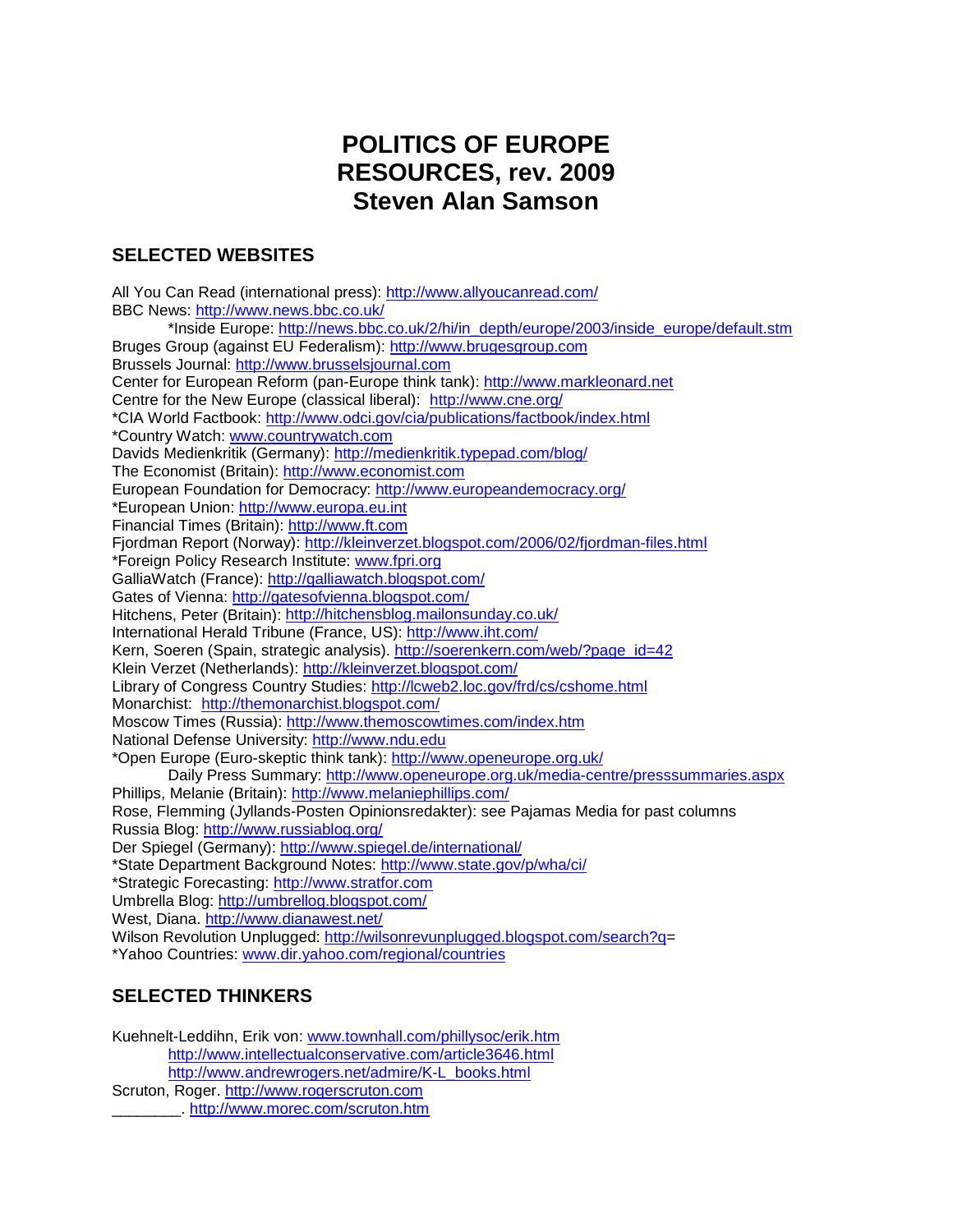Risk of Freedom (British, ed. Roger Scruton):<http://www.riskoffreedom.com/> Solzhenitsyn, Aleksandr (from Pegasos).<http://www.kirjasto.sci.fi/alesol.htm>

### **BIBLIOGRAPHY**

- Ash, Timothy Garton. History of the Present: Essays, Sketches, and Dispatches from Europe in the 1990s. New York: Vintage, 2001.
- Barber, Bernard. *Jihad vs. McWorld: How Globalism and Tribalism are Reshaping the World*, New York: Random House, 1995.
- Barzini, Luigi. The Europeans. Harmondsworth, England: Penguin, 1983.
- Bawer, Bruce. While Europe Slept: How Radical Islam Is Destroying the West from Within. New York: Broadway Books, 2006.
- Berentsen, William H. Contemporary Europe: A Geographical Analysis, 7th ed. New York: John Wiley & Sons, 1997.

Billington, James H. Russia Transformed: Breakthrough to Hope. New York: Free Press, 1992.

Blom, Philipp. The Vertigo Years: Europe, 1900-1914. New York: Basic, 2008.

- Brzezinski, Zbigniew. The Grand Chessboard: American Primacy and Its Geostrategic Imperatives. New York: Basic Books, 1997.
- Burleigh, Michael. Blood and Rage: A Cultural History of Terrorism. New York: Harper, 2009.
- Caldwell, Christopher. Reflections on the Revolution in Europe. New York: Doubleday, 2009.

Calvocoressi, Peter. World Politics 1945-2000. Harlow, England: Longman, 2001.

Conquest, Robert. Reflections on a Ravaged Century. New York: W. W. Norton, 2000.

Crozier, Brian. The Rise and Fall of the Soviet Empire. Roseville, CA: Forum, 2000.

Curtis, Michael, ed. Western European Government and Politics. New York: Longman, 1997.

Davies, Norman. Europe: A History. New York: Harper Perennial, 1998.

Department of State. Background Notes.

Diner, Dan. America in the Eyes of Germans: An Essay on Anti-Americanism, trans. Allison Brown. Princeton: Markus Wiener, 1996 [1993].

Crozier, Brian. The Rise and Fall of the Soviet Empire. Roseville: Forum, 2000.

Dorfmann, Gerald A. and Peter J. Duignan, eds. Politics in Western Europe, 2nd ed. Stanford: Hoover Institution Press, 1991

Fallaci, Oriana. The Force of Reason. New York: Rizzoli International, 2004. BP 65 AQ1 P3513. \_\_\_\_\_\_\_\_. The Rage and the Pride. New York: Rizzoli International, 2002. PN 5246 F35 A3 2002.

Ferguson, Niall. Empire: The Rise and Demise of the British World Order and the Lessons for Global Order. New York: Basic, 2002.

Gaddis, John Lewis. We Now Know: Rethinking Cold War History. New York: Clarendon, 1997. Gellner, Ernest. Conditions of Liberty: Civil Society and Its Rivals. London: Penguin, 1994.

Gowland, David. Basil O'Neill and Richard Dunphy, eds. The European Mosaic: Contemporary Politics, Economics and Culture, 2nd ed. Harlow, England: Longman, 2000.

Gramont, Sanche de. The French: Portrait of a People. New York: G. P. Putnam's Sons, 1969.

Gress, David. From Plato to NATO: The Idea of the West and Its Opponents. New York: Free Press, 1998.

Hancock, M. Donald, *et al*. Politics in Western Europe. Chatham, NJ: Chatham House, 1993. \_\_\_\_\_\_\_\_, and Henry Krisch. Politics in Germany. Washington: CQ Press, 2009.

Hauss, Charles. Politics in France. Washington: CQ Press, 2008.

Heffernan, Michael. The Meaning of Europe: Geography and Geopolitics. London: Arnold, 1998. Hitchens, Peter. The Abolition of Britain. San Francisco: Encounter, 2000.

#### Huntington, Samuel F. The Clash of Civilizations and the Remaking of World Order. New York: Touchstone, 1996.

The Third Wave, 1991.

James, Harold. Europe Reborn: A History, 1914-2000. Harlow, England: Pearson Longman, 2003.

Jenkins, Philip. God's Continent: Christianity, Islam, and Europe's Religious Crisis. New York: Oxford University Press, 2007.

Johnson, Paul. Modern Times: The World from the Twenties to the Nineties, revised ed. New York: Harper Perennial, 2001 [1991].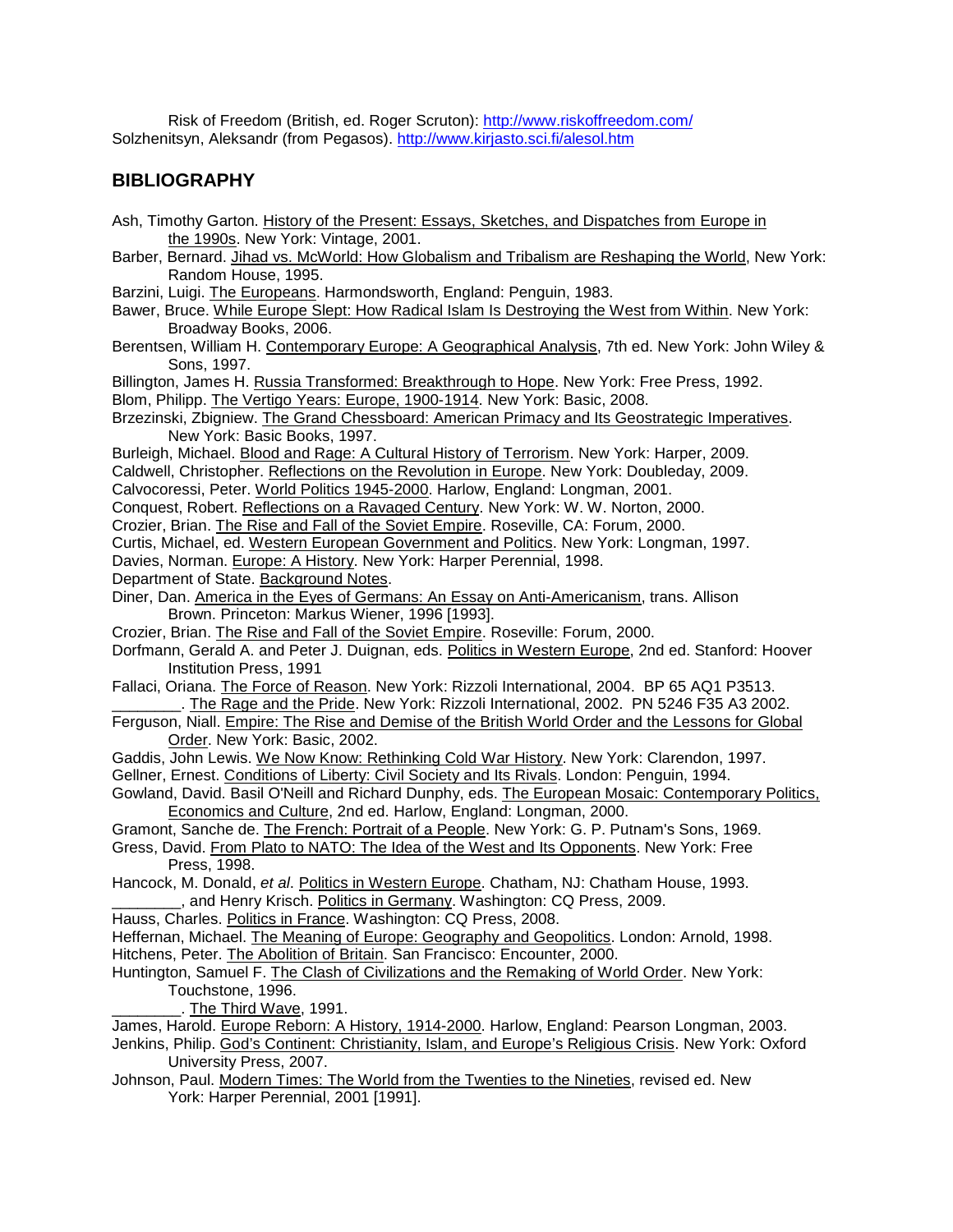Jordan-Bychkov, Terry B., and Bella Bychkova Jordan. The European Culture Area: A Systematic Geography, 4th ed. Lanham, MD: Rowman & Littlefield, 2001. Judge, David, and David Earnshaw. The European Parliament. Houndmills, UK: Palgrave Macmillan, 2003. Kagan, Robert. Of Paradise and Power: America and Europe in the New World Order. New York: Vintage, 2004. Kaplan, Robert D. The Coming Anarchy: Shattering the Dreams of the Post Cold War. New York: Vintage, 2000. .. Eastward to Tartary: Travels in the Balkans, the Middle East, and the Caucasus. New York: Vintage, 2001. DR 16 K364 Kapuściński, Ryszard. Imperium. New York: Vintage, 1994. Keens-Soper, Maurice. Europe in the World: The Persistence of Power Politics. New York: St. Martin's, 2000. Krieger, Joel, ed. The New Oxford Companion to the Politics of the World, 2001. Kuehnelt-Leddihn, Erik von. The Intelligent American's Guide to Europe. New Rochelle, NY: Arlington House, 1979. Landes, David S. The Wealth and Poverty of Nations: Why Some Are So Rich and Some So Poor. New York: Norton, 1998. HC 240 Z7 W45 Lane, Ruth. The Art of Comparative Politics. Boston: Allyn and Bacon, 1997. Laqueur, Walter. Europe in Our Time: A History, 1945-1992. New York: Viking, 1992. Leonard, Mark. Why Europe Will Run the 21st Century. New York: Public Affairs, 2005. Lewis, Flora. Europe: A Tapestry of Nations. New York: Simon and Schuster, 1987. Lieven, Anatol. The Baltic Revolution: Estonia, Latvia, Lithuania and the Path to Independence. New Haven: Yale University, 1993. Lucas, Edeward. The New Cold War: Putin's Russia and the Threat to the West. New York: Palgrave Macmillan, 2008. Lynch, Allen C. How Russia Is Not Ruled: Reflections on Russian Political Development. Cambridge: Cambridge University Press, 2005. Madariaga, Salvador de. Englishmen, Frenchmen, Spaniards. London: Oxford University Press, 1928. Portrait of Europe. Hollis & Carter, 1952. Malcolm, Noel. Bosnia: A Short History. New York: New York University Press, 1994. Mazower, Mark. Dark Continent: Europe's Twentieth Century. New York: Vintage Books, 1998. McCormick, John. The European Union: Politics and Policies, 4 th ed. Boulder, CO: Westview Press, 2008. Norton, Bruce F. Politics in Britain. Washington: CQ Press, 2007. Pastor, Robert A., ed. A Century's Journey: How the Great Powers Shape the World. New York: Basic Books, 1999. Payne, Stanley G. Fascism in Spain, 1927-1977. Madison: University of Wisconsin, 1999. Pfaff, William. Barbarian Sentiments: America in the New Century, revised ed. New York: Hill and Wang, 2000. Phillips, Melanie. Londonistan. New York: Encounter, 2006. Pinder, John. The European Union: A Very Short Introduction. Oxford, England: Oxford University Press, 2001. Pryce-Jones, David. Betrayal: France, the Arabs, and the Jrews. New York: Encounter, 2006. DC 59.8 L4 P79 2006 Rick Steves' Scandinavia 2001. Emeryville, CA: Avalon Travel, 2001. Rosenau, James N. and Mary Durfee. Thinking Theory Thoroughly: Coherent Approaches to an Incoherent World, 2nd ed. Boulder, CO: Westview Press, 2000. Rosenberg, Tina. The Haunted Land: Facing Europe's Ghosts after Communism. New York: Vintage, 1995. Roskin, Michael G. The Rebirth of East Europe, 4th ed. Upper Saddle River: Prentice Hall, 2002. Rougemont, Denis de. The Idea of Europe, trans. Norbert Guterman. Cleveland: Meridian, 1968. Sandberg, Nils-Eric. What Went Wrong in Sweden? Göteborg, Sweden: Timbro, 1997. Scruton, Roger. The West and the Rest: Globalization and the Terrorist Threat. Wilmington, DE: ISI Books, 2002. Singer, Max, and Aaron Wildavsky. The Real World Order: Zones of Peace/Zones of Turmoil, revised